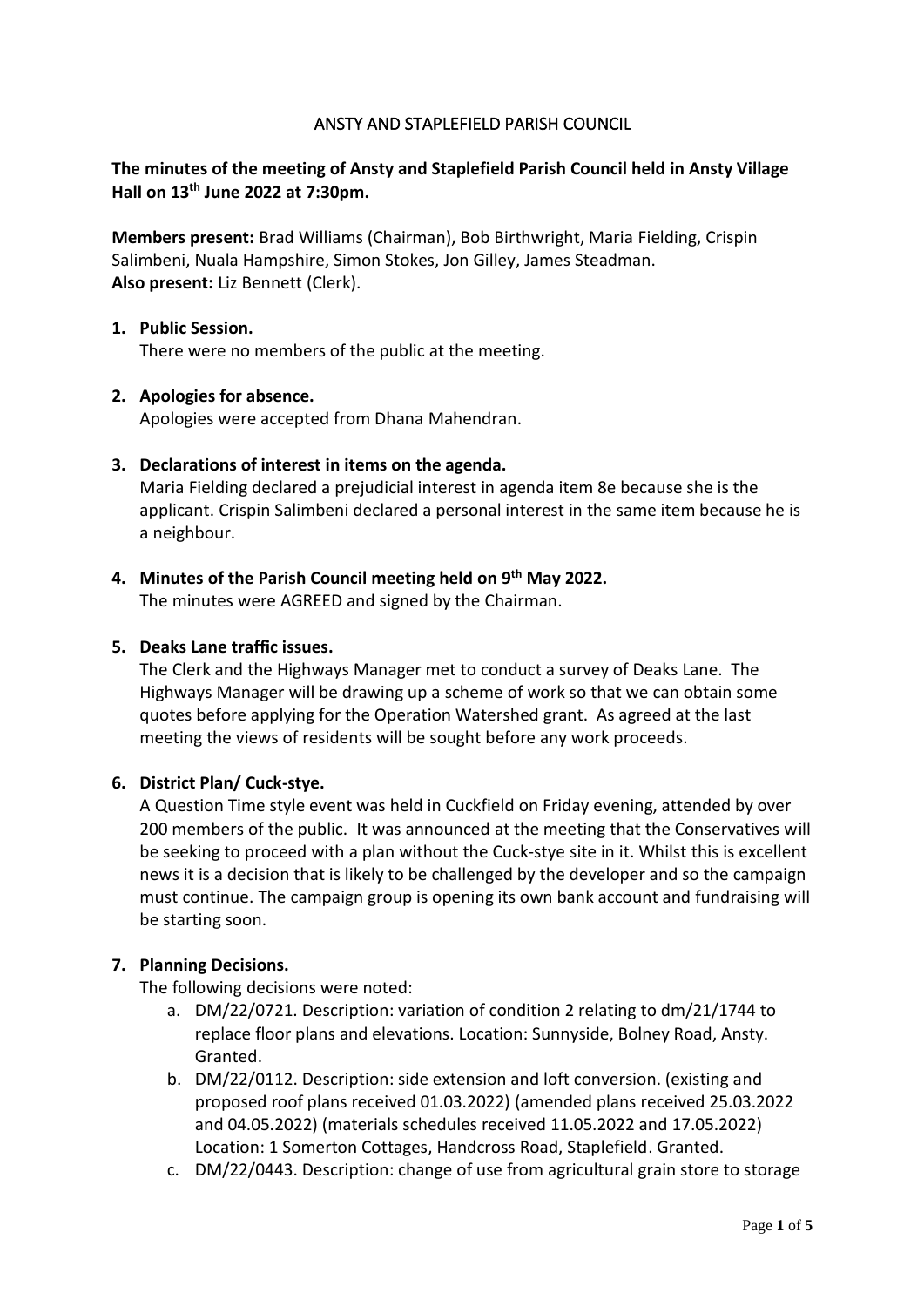use (class b8) (amended 27.04.2022). Location: Holmsted Farm, Staplefield Road, Cuckfield, Granted.

- d. DM/22/1024. Description: two storey side extension and internal alterations. (tree protection plan received 18.05.2022) Location: The Lodge, Staplefield Road, Cuckfield. Granted.
- e. DM/22/1003. Description: replacement of existing Horsham stone roof tiles. Location: Bridge Farm, Cuckfield Road, Burgess Hill., Granted.
- f. DM/21/3870. Description: reserved matters application pursuant to outline application dm/18/5114, to consider access, appearance, landscaping, layout and scale for the erection of 247 dwellings, alterations to lowlands farm and its conversion to form 2 dwellings, associated car parking, open space and infrastructure, including an extension to Bedelands nature reserve and provision of the green circle (pedestrian/cycle/equestrian route) and pedestrian/cycle route for sub-phases P1.3, P1.5, P1.6, OS1.5, OS1.6 and part of OS1.1A, OS1.1B and OS1.2N to the east of Isaacs lane and lowlands farm at the northern arc development on land north and north-west of Burgess Hill (amended description following the receipt of amendments) location: Burgess Hill northern arc, land north and north, west of burgess hill, between Bedelands nature, reserve in the east and, Goddard's Green waste, water treatment works in the west. Granted.
- g. DM/22/1020. Description: side and roof extension with balcony to first floor rear elevation and roof lights to rear side and front elevations. Location: North Ridge, Brook Street, Cuckfield. Granted.
- h. DM/22/1145. Description: single story rear extension infill between existing extension and boundary. Location: 2 Tanners Mead, Staplefield, Haywards Heath. Granted.
- i. DM/22/0813. Description: variation of condition 1 relating to planning reference dm/19/4068 to allow for revised plans for amended car parking provision. Location: Ansty Village Centre, Deaks Lane, Ansty. Granted.
- j. DM/22/1151. Description: proposed first floor extension to the north elevation and a new balconette to the south elevation Location: Leigh Manor Farmhouse, Cuckfield Road, Ansty. Granted.
- k. DM/22/1136. Proposal: retention of dwellinghouse. Location: Highfields, Brighton Road, Warninglid. Lawful Development Certificate Refused.
- l. DM/21/3687 and DM/21/3694 (Listed Building Consent) Description: repositioning of garage, changes to fenestration, alteration of the landscaping (from previously approved application dm/17/1837). As well as several internal alterations to the layout of the main dwelling, this includes the relocation of staircases, kitchen and downsizing the number of bedrooms from 6 to 5. Location: Great Thorndean Barn, Slough Green Lane, Warninglid. Granted.
- m. DM/22/1273. Description: repairs to the north facing roof slope over the historic north wing of the house. Location: Legh Manor, Cuckfield Road, Ansty. Granted.

# **8. Planning applications.**

- a. DM/22/1444 Application Type: Householder Application Proposal: Replace the current post and rail fencing with 6ft panels/close boards. Site Address: 2 Upton Drive, Ansty, Haywards Heath. No objection.
- b. DM/22/1602 Application Type: Tree Surgery Proposal: Blue Cedar (T1) Reduce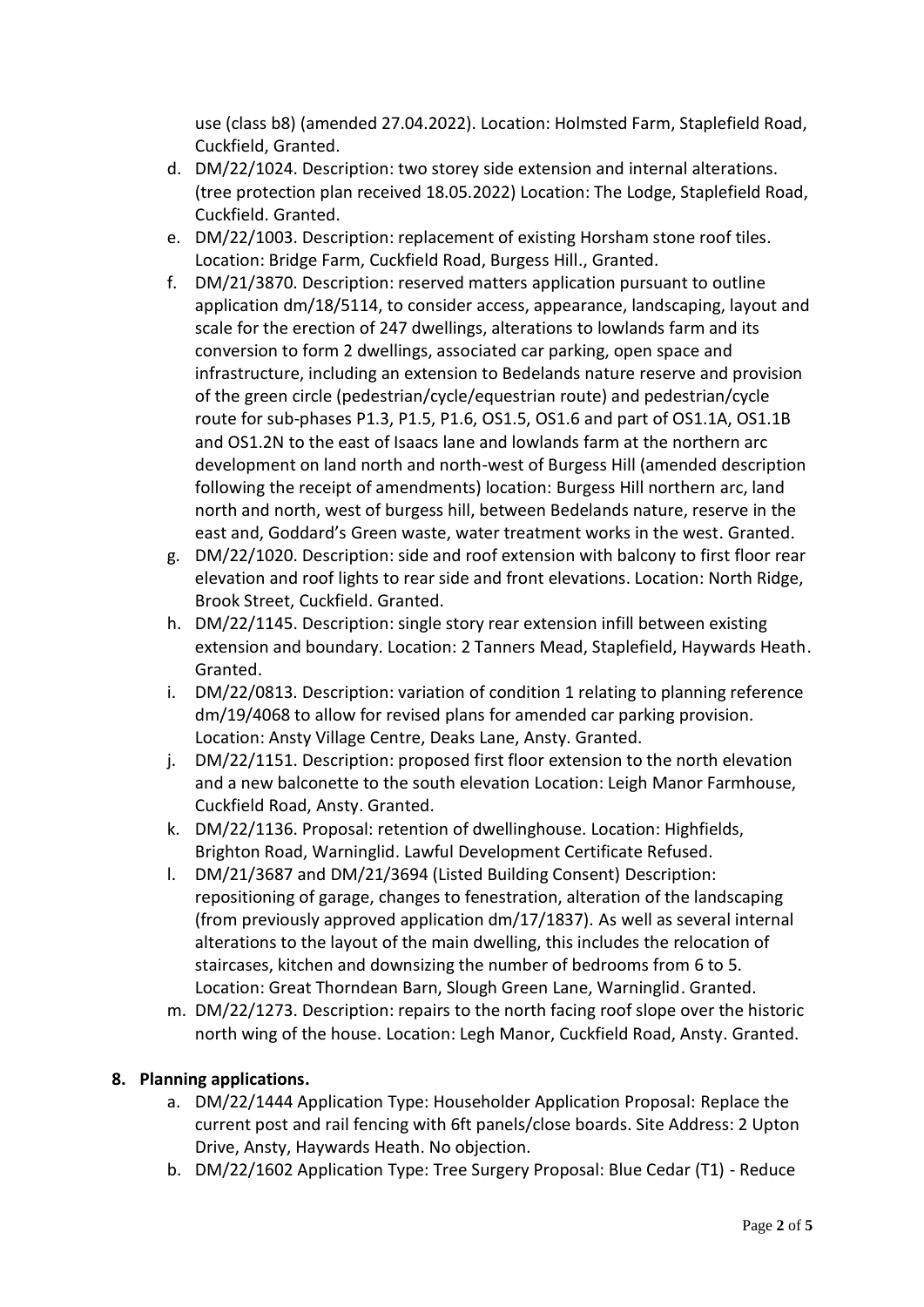and reshape crown back to growth points by 2-3m from top and 1.5-2m from sides Thuja (T2) - Crown raise to 3.5m and reduce back overhang to Alma Copse back to growth points by 1m Site Address: 15 Cedar Avenue Haywards Heath. Noted.

- c. DM/22/0954 Application Type: Full Application Proposal: To use of land as a traveller's caravan site, consisting of 2no. pitches, each containing a residential mobile home, dayroom and associated development. Site Address: Land At Highfields, Brighton Road, Warninglid. The Parish Council understands that the site is no longer allocated by MSDC as a traveller's caravan site. If this is the case then the Parish Council object to this application because it was not allocated in the Neighbourhood Plan and is in a Countryside area of development constraint.
- d. DM/22/1611 Application Type: Householder Application Proposal: Revised Application for Demolition of Existing Detached Garage and Erection of Non-Self Contained Annexe (Following Approval DM/22/0039) Site Address: Springfields, Deaks Lane, Cuckfield. No objection.
- e. DM/22/1521 Application Type: Full Application Proposal: Proposed erection of ground mounted solar PV system. Site Address: Medlars, Tanyard Lane, Staplefield. Maria Fielding declared her interest and left the room whilst the discussion took place. No objection.
- f. DM/22/1734 Application Type: Full Application Proposal: Installation of a section of gravity foul sewer, including associated manholes and watercourse crossing over the River Adur, to connect to the existing Southern Water Sheddingdean Pumping Station Site Address: Land To East Of Isaacs Lane, North And South Of Fairbridge Way, Burgess Hill. Noted.
- g. DM/22/1727 Application Type: Householder Application Proposal: Proposed single storey extension to the southern side of the property Site Address: Tanyard Cottage, Brook Street, Cuckfield. No objection.
- h. DM/22/1705 Application Type: Full Application Proposal: Demolition of existing dwelling, outbuildings and garage. Proposed five bedroom dwelling with garage and associated landscaping works. Change of house type from that approved under Ref: DM/20/0842 Site Address: Silverdale, Bolney Road, Ansty. No objection.
- i. DM/22/1790 Application Type: Listed Building Consent Proposal: Minor internal amendments to approved scheme under applications DM/21/3228 and DM/21/3229 and installation of new limecrete floor. Site Address: 62 And 63 Naldred Farmhouse, Borde Hill Lane, Haywards Heath. No objection.

# **9. Annual Governance and Accountability Review.**

All papers and supporting documents were circulated to members prior to the meeting. The Finance Working Party have also met to consider them in detail and recommend that the Parish Council agree and sign the relevant papers.

- a. **Report from internal auditor.**
- The report was noted.

# b. **AGAR section 1 Annual Governance Statement.**

The Parish Council AGREED AGAR section 1 which was signed prior to the meeting by the Clerk and Responsible Financial Officer and by the Chairman at the meeting.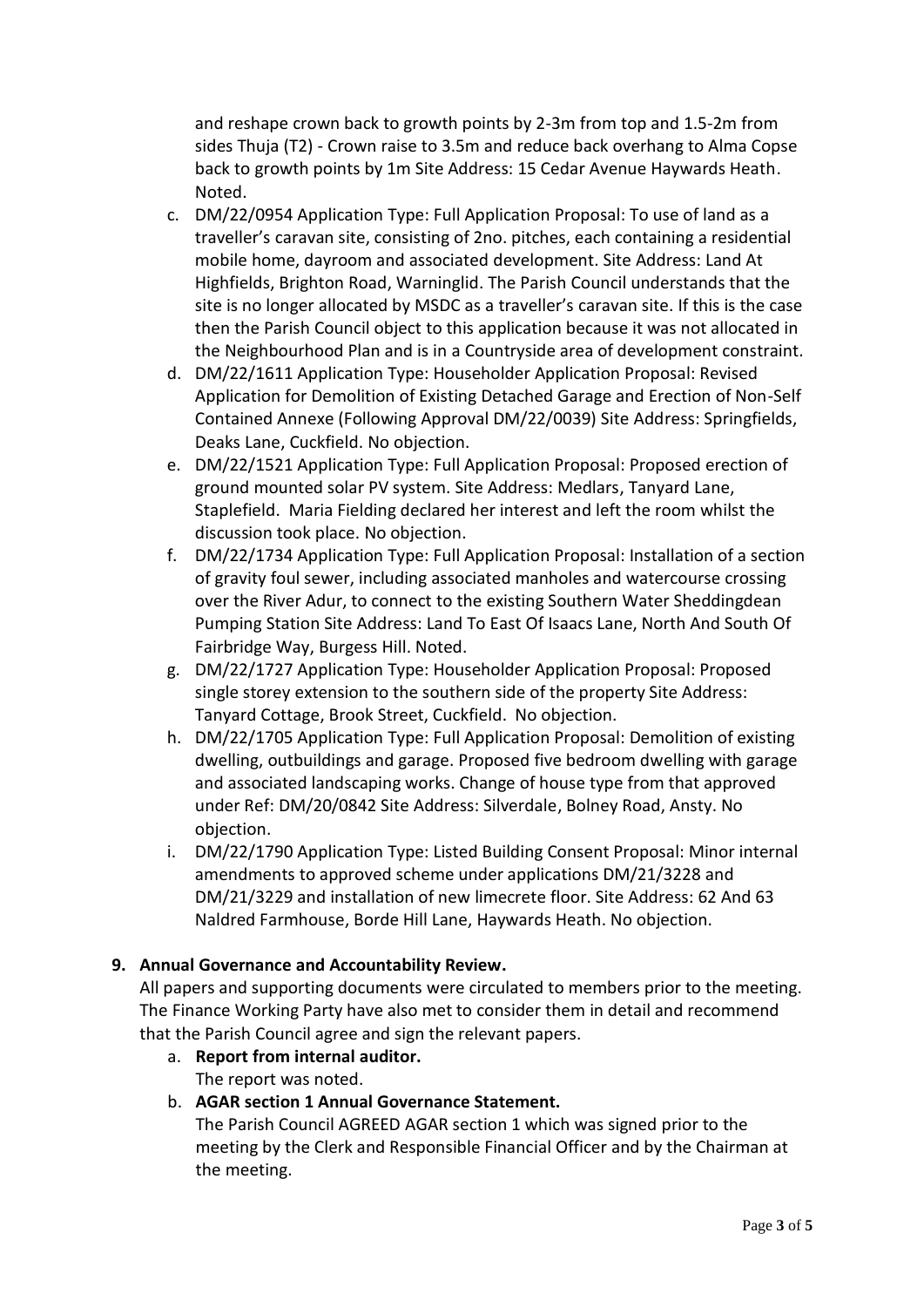### c. **AGAR section 2 Accounting Statements.**

The Parish Council AGREED AGAR section 2 which was signed by the Chairman.

### **10. Monthly Finances.**

The financial statement including the schedule of payments, the receipts and bank reconciliation was AGREED and signed by the Chairman.

### **11. Nominations for the Mid Sussex Applauds awards.**

The Parish Council agreed to make several nominations for the Mid Sussex Applauds Awards.

### **12. Updates from MSDC and WSCC Councillor.**

Pete Bradbury was not present at the meeting.

### **13. Minor matters and items for the next agenda.**

No additional matters were raised.

**MEETING CLOSED DRAFT MINUTES SUBJECT TO CONFIRMATION**